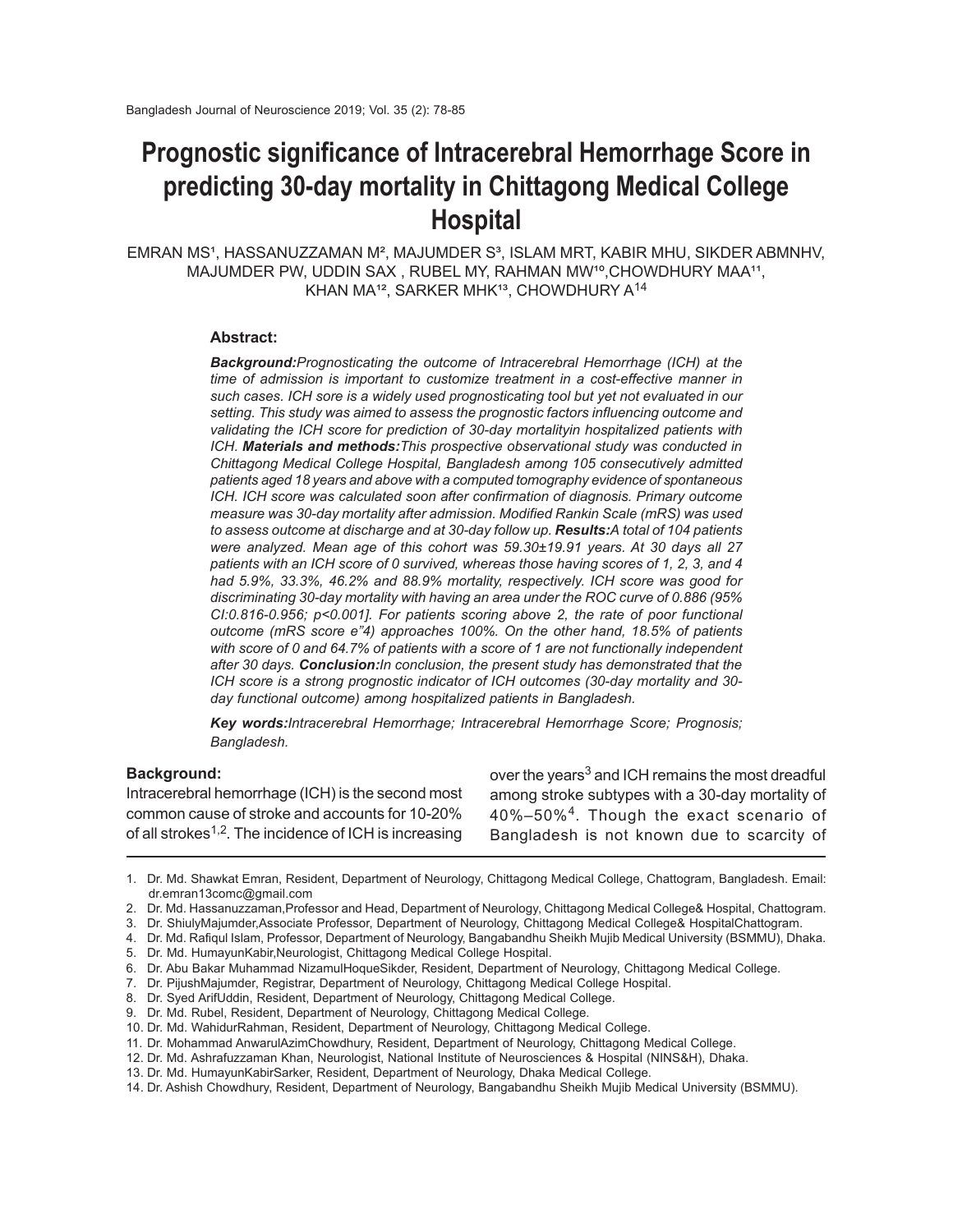published literature it can be assumed that, the incidence of ICH is higher in comparison to the western population<sup>1,5</sup>, and the population at risk is younger compared to the western developed world<sup>6</sup>. Considering the poor long-term outcome for spontaneous ICH patients, an effective prognosticating scale is important to optimize the management plan for careful use of available resources, especially in low to middle income countries<sup>7</sup>. The ICH score is one of the simple and functional methods in this regards.It is determined as the sum of specific point values for each of the five characteristics (GCS score, age e"80 years, ICH volume, presence of IVH, and infratentorial origin), with weighting of potential points for each characteristic based on strength of outcome association<sup>8</sup>.

However, for wider applicability of a riskstratification scale, such as the ICH score, it must be useful outside the cohort of patients from which it was developed. So, external validation to determine whether the ICH score could accurately risk-stratify patients in a cohort independent of that from which it was developed was done in different population. Till date several studies in abroad have shown the external validity of ICH score but the study population and the hospital settings were completely different from ours<sup>6,9-14</sup>. Published study on ICH score in Bangladesh is very limited and the external validity of ICH score is not aimed in any study yet. So, it is necessary to prove its efficacy as a predictor of adverse outcome of ICH in Bangladeshi population.

Contemplating this background, this study was planned to evaluate the role of ICH score in predicting 30-day mortality in patients with ICH presenting and getting admitted in a tertiary care hospital of Bangladesh.

### **Materials and methods:**

This prospective observational study was performed in Chittagong Medical College Hospital, Chattogram, Bangladesh. It is a 1313 bedded tertiary care hospital and one of the largest hospitals in Bangladesh. Patients with ICH are usually admitted in different Medicine, Neurology and Neurosurgery wards of this hospital.

All patients with a computed tomography (CT) evidence of spontaneous ICH above the age of 18 years were included in this study. Patients or attendantswho denied formal consent, patients with coagulation abnormalities, aneurysmal hematomas, and vascular malformations,past history of stroke, patients having ICH secondary to a brain tumor or trauma, patients with a past history of stroke and patients who were undergone surgical procedure were excluded.

Sample size was determined for the comparison of the area under a Receiver Operating Characteristics Curve (ROC) curve. A sample of 71 patients would suffice for a 90% power to detect a difference of 0.3 between the area under the curve (AUC), under the null hypothesis of AUC = 0.5 (no diagnostic accuracy) and the alternative hypothesis of AUC = 0.8 (moderate diagnostic accuracy), at a significance level of 0.05. However, considering the lost to follow up and to further increase the power of the study finally 105 patients were included in the study

Patients with a suspected diagnosis of acute stroke were subjected to an urgent noncontrast CT scan of the brain as soon as possible. Soon after, those diagnosed as ICH was enrolled and physically examined along with an evaluation for ICH scores. The scores used for 30-day mortality prediction was based on the ûrst evaluation after the enrollment. The data of the study subjects was collected by oral questionnaire regarding age, sex, education level, and risk factors for ICH (hypertension, diabetes, alcoholism, smoking, and anticoagulant and antiplatelet medications). Pulse, blood pressure (BP), respiratory rate, temperature, and GCS score was noted on admission. Hypertension and diabetes was diagnosed as having a previous diagnosis of these conditions by a registered physician or patients on anti-hypertensive or anti diabetic medications. Smoking was defined ever or never smokers. Obesity was defined as waist circumference >90cm in males and >80cm in females. Poor functional outcome was defined as mRS score e"4 at 30 days.As it was an observational study, the treatment protocol of the patient had not been interrupted and he/she had got the treatment as per available hospital protocol.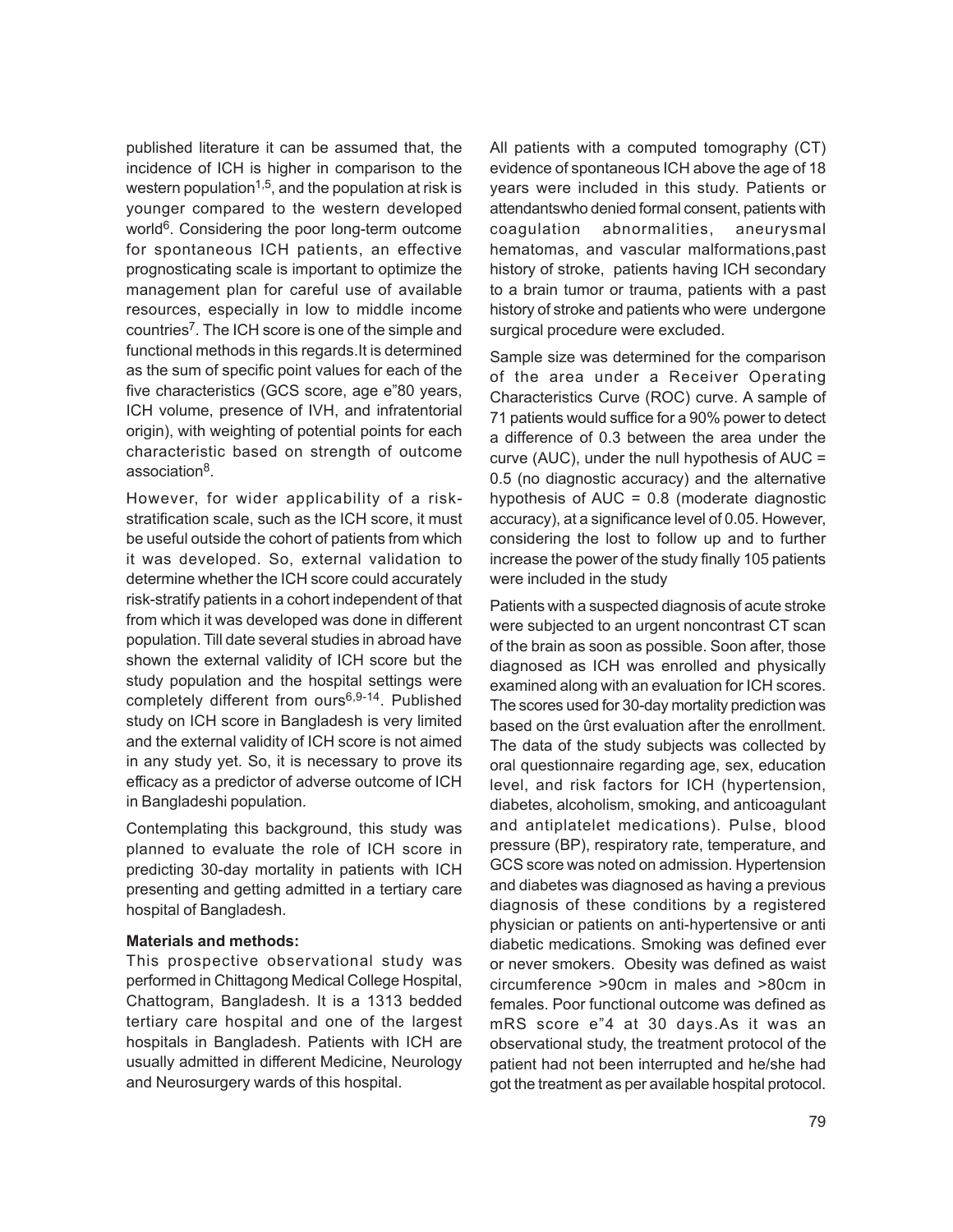Patients of the study were monitored until discharge or death to observe the outcome. For those who had died within 30 days during the hospital stay, the cause of death was documented from the case record files. Those who was discharged before 30 days, a follow-up visit was arranged after 30 days of admission. Some patients who failed to attend the follow-up visit, telephonic follow-up was done.Primary outcome was defined as mortality assessment at 30-day after ICH. A patient who survived and discharged was followed up in the outpatient department and over telephone regarding their final outcome.

Continuous data were expressed as mean ± standard deviation (SD) and categorical variables were presented as percentages or proportions. The entire cohort was divided into survivor and nonsurvivor groups. Between these two groups, continuous and categorical variables were analyzed. Student's t-test was used to analyze continuous variableswhile categorical variables were compared by means of Chi-square test. Multivariate analysis, with the 30 day mortality as dependent variable, on variables found to be significant by univariate analysis, was performed finally. The discriminatory values of ICH score for predicting 30-day mortality was studied using ROC curve analyses with calculation of AUC.  $p < 0.05$ was considered statistically significant. Statistical analysis was performed using SPSS version 23.0.

Informed consent was obtained from competent patients before enrollment. In patients who were unable to give fully informed consent, assent was obtained from a legal representative. The study protocol was approved by the Ethical Review Committee of Chittagong Medical College (Memo number: CMC/PG/2019/543) on June 20, 2019.

### **Results:**

Out of 105 enrolled patients one was lost to follow up and rest 104 were included in the final analysis. Out of 104 patients 81 patients survived and rest 23 died in 30 days following enrollment. Overall, the mean age of the study subjects was 59.3 years and there was female predominance. In univariate analysis, mean age (p=0.04) but not the age group of e"80 years was significantly associated with 30 days mortality. (Table I). Majority of the patients were hypertensive (76%) and about half of them were obese (49%). However, DM, IHD alcohol drinking habit, smoking and tobacco leaf use was present in 16.3%, 19%, 1.9%, 36.5% and 27.9% respectively. There was no association of these factors with 30-day mortality.The frequency of IVH, hydrocephalus and hemorrhage with a volume of 30 cc or higher were significantly higher among the subjects who died (p<0.05).Those who survived had a higher GCS than those who died, the difference being statistically significant (p<0.001).In this cohort only 8.7% patients had infratentorial ICH and it was not associated with 30-days mortality (Table I.

In this cohort of 104 patients with ICH, 34 (32.7%) patients had ICH score 1. No patients had ICH score 5 and above (Table II). Present study demonstrated that, 30-day mortality increases as ICH Score increases. No patient with an ICH Score of 0 died. Majority of patients (88.9%, 8/9) with an ICH Score of 4 died. The 30-day case fatality for the entire cohort was 22.1% (23/104; 95% CI, 14.13%–30.07%).

Figure 1 contrasts the "observed mortality" vs "expected mortality" as predicted by the ICH Score. Mortality increased with ICH score, but not to the extent previously reported. In particular, the largest discrepancy between observed and expected mortality was demonstrated among patients with ICH Scores of 3 (46% vs 72%, P<0.01).

The areas under ROC curve for the ICH score was 0.886 (95% CI: 0.816-0.956; p<0.001) (Figure 2). The ROC suggested a sensitivity of 90% at cutoff value of 3 with specificity of 71%.

In the present cohort, ICH score was found to be predictive of poor functional outcome (mRS score ≥4) at 30 days after discharge. From Figure 6 it is apparent that for all patients scoring above 2, the rate of poor functional outcome approaches 100%. On the other hand, 18.5% of patients with score of 0 and 64.7% of patients with a score of 1 are not independent after 30 days.

Variables that had a p value of <0.05 in univariate analysis were selected for the multivariate regression analysis (Table 3). GCS score, the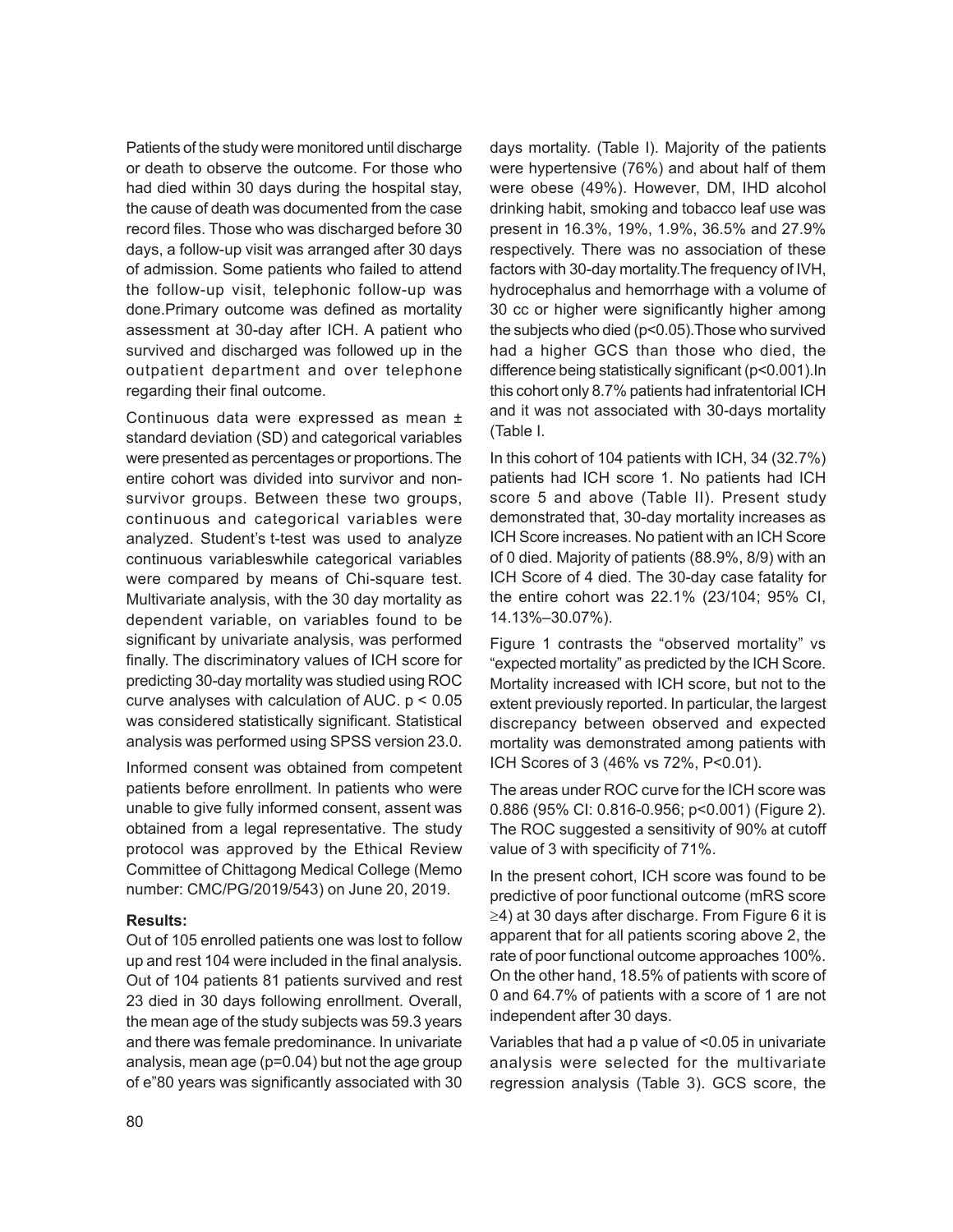| Variables            | <b>Total</b> | Survival    | Death       | p value                |
|----------------------|--------------|-------------|-------------|------------------------|
|                      | $(n=104)$    | $(n=81)$    | $(n=23)$    |                        |
| Age (years)          |              |             |             |                        |
| < 80                 | 93 (89.4%)   | 75 (80.6%)  | 18 (19.4%)  | $0.063*$               |
| $\geq 80$            | 11 (10.6%)   | 6(54.5%)    | 5(45.5%)    |                        |
| Mean ±SD             | 59.30±19.91  | 57.91±12.79 | 64.17±12.69 | 0.040 <sup>†</sup>     |
| Sex                  |              |             |             |                        |
| Female               | 56 (53.8%)   | 45 (80.4%)  | 11 (19.6%)  | 0.512 <sup>‡</sup>     |
| Male                 | 48 (46.2%)   | 36 (75.0%)  | 12 (25.0%)  |                        |
| <b>Risk factors</b>  |              |             |             |                        |
| Hypertension         | 79 (76.0%)   | 63 (79.7%)  | 16 (20.3%)  | 0.480 <sup>‡</sup>     |
| Diabetes mellitus    | 17 (16.3%)   | 12 (70.6%)  | $5(29.4\%)$ | $0.430*$               |
| Obesity <sup>a</sup> | 51 (49.0%)   | 41 (80.4%)  | 10 (19.6%)  | 0.546 <sup>‡</sup>     |
| <b>IHD</b>           | $2(1.9\%)$   | $1(50.0\%)$ | $1(50.0\%)$ | $0.368*$               |
| Smoking              | 38 (36.5%)   | 28 (34.6%)  | 10 (43.5%)  | 0.289 <sup>‡</sup>     |
| Tobacco leaf use     | 29 (27.9%)   | 23 (28.4%)  | $6(26.1\%)$ | 0.998 <sup>‡</sup>     |
| Alcohol drinking     | $2(1.9\%)$   | $1(50.0\%)$ | $1(50.0\%)$ | $0.368*$               |
| GCS                  |              |             |             |                        |
| $13 - 15$            | 54 (51.9%)   | 51 (94.4%)  | $3(5.6\%)$  | $< 0.001$ *            |
| $5 - 12$             | 46 (44.2%)   | 30 (65.2%)  | 16 (34.8%)  |                        |
| $3 - 4$              | $4(3.8\%)$   | $0(0\%)$    | 4 (100%)    |                        |
| Hematoma volume      |              |             |             |                        |
| $30$ cc              | 75 (72.1%)   | 66 (88.0%)  | $9(12.0\%)$ | $< 0.001$ <sup>‡</sup> |
| e"30 cc              | 29 (27.9%)   | 15 (51.7%)  | 14 (48.3%)  |                        |
| Location             |              |             |             |                        |
| Supratentorial       | 95 (91.3%)   | 75 (78.9%)  | 20 (21.1%)  | $0.402*$               |
| Infratentorial       | 9(8.7%)      | 6(66.7%)    | 3(33.3%)    |                        |
| IVH <sup>a</sup>     | 45 (43.3%)   | 27 (60.0%)  | 18 (40.0%)  | < 0.001                |
| Hydrocephalus        | 9(8.7%)      | 3(33.3%)    | 6(66.7%)    | $0.003*$               |

**Table-I** *Socio-demographic variables of the 104 patients with ICH and association of 30-day mortality with these variables*

Data are expressed as frequency (percentage) if not mentioned otherwise. \*p value derived from Fischer's exact test; ‡ p value derived from Chi-square test; †p value derived from Student's t-test; Significant values are in bold face.IVH; Intraventricular hemorrhage.

**Table-II**

|  |  |  |  | 30-days mortality rate for the Entire Cohort of 104 patients with ICH and Stratified by ICH Score |
|--|--|--|--|---------------------------------------------------------------------------------------------------|
|--|--|--|--|---------------------------------------------------------------------------------------------------|

| ICH score     | $n (\%)$   | Case fatality rate at | 95% Confidence |  |
|---------------|------------|-----------------------|----------------|--|
|               |            | 30-day, $n$ $(\%)$    | intervals      |  |
| 0             | 27 (25.9%) | $0(0\%)$              | $0 - 0$        |  |
| 1             | 34 (32.7%) | $2(5.9\%)$            | $0.02 - 13.82$ |  |
| 2             | 21 (20.2%) | $7(33.3\%)$           | 13.14-53.46    |  |
| 3             | 13 (12.5%) | 6(46.2%)              | 19.09-73.30    |  |
| 4             | 9(8.7%)    | $8(88.9\%)$           | 68.38-100      |  |
| Entire cohort | 104 (100%) | 23 (22.1%)            | 14.13-30.07    |  |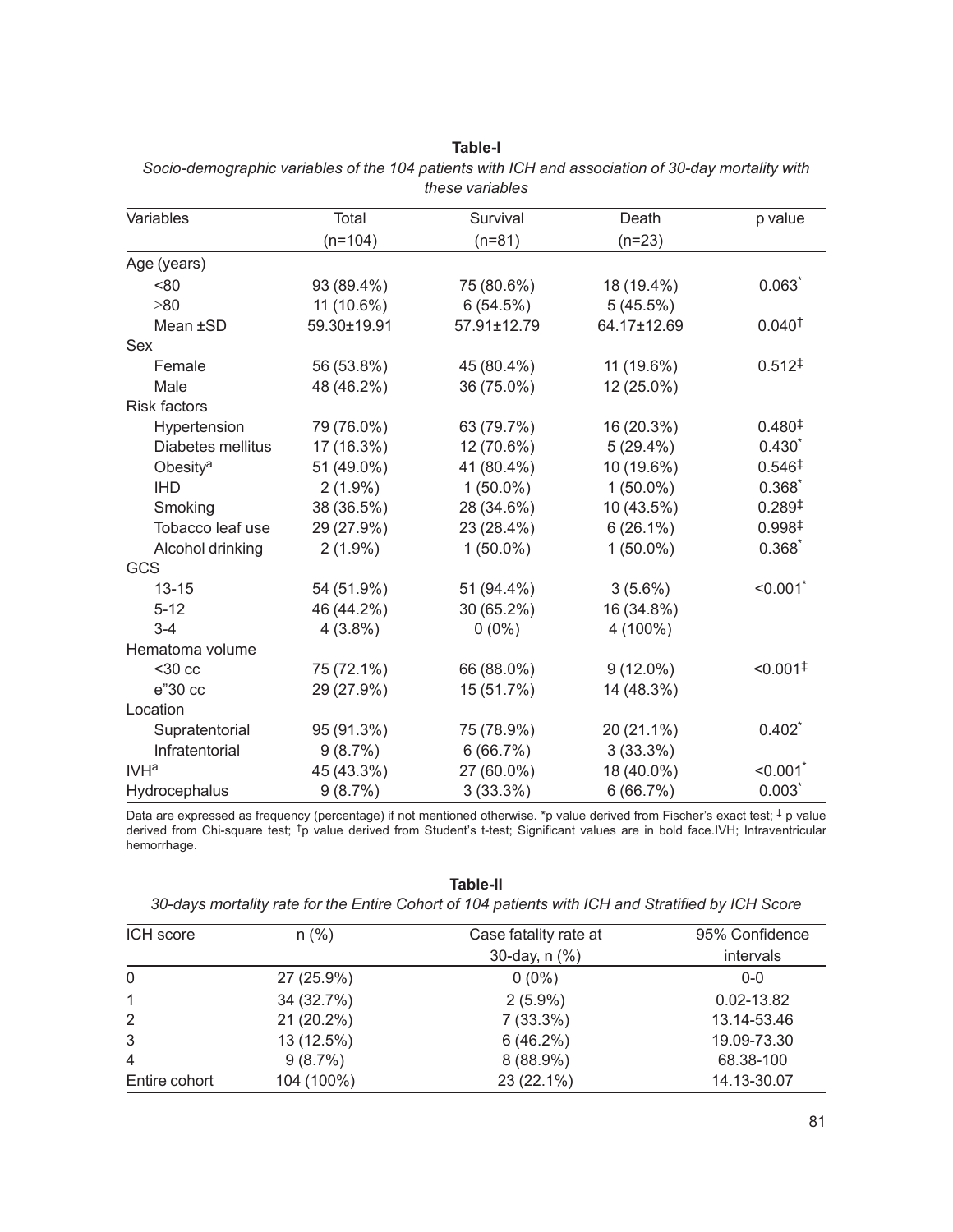**Table-III** *Multivariate logistic regression analysis of predictive 30-days mortality in 104 patients with ICH*

| Variables                              |          | Odds ratio (OR) | 95% CI of OR |       | P value |
|----------------------------------------|----------|-----------------|--------------|-------|---------|
|                                        |          |                 | Lower        | Upper |         |
| Age                                    | 0.037    | 1.04            | 0.98         | 1.09  | 0.196   |
| <b>GCS</b>                             | $-0.398$ | 0.67            | 0.52         | 0.86  | 0.002   |
| Hematoma volume $(\geq 30 \text{ cc})$ | 1.565    | 4.78            | 1.23         | 18.57 | 0.024   |
| <b>IVH</b>                             | 0.084    | 1.09            | 0.24         | 4.98  | 0.914   |
| Hydrocephalus                          | 2.111    | 8.25            | 1.11         | 61.24 | 0.039   |



**Fig.-1:** *30-day mortality rate by presenting ICH score (Blue bars show expected mortality rate based on the original ICH score. Red bars show observed mortality rates in our patient cohort. Significant differences were seen between patients with ICH scores of 3).*



**Fig.-2:** *Receiver operating characteristic (ROC) curve for ICH score in predicting 30-day mortality outcome.*



**Fig.-3:** *The ICH score and proportion of patients with modified Rankin score of e"4 at admission and one month after discharge.*

hematoma volume (≥30 cc), and the presence of hydrocephalous were independent predictors of 30 daymortality ( $p = 0.002$ ,  $p=0.024$  and  $p=0.039$ respectively).

#### **Discussion:**

In this prospective study in Bangladesh, we have demonstrated that the ICH score is a valid prognostic indicator of 30-day case fatality. The overall 30-day mortality rate in the present cohort was 22.1%. When stratified by ICH scores, the mortality rate was significantly lower than the predicted mortality, which has been previously reported, in patients with ICH score 3. The observed mortality rate in the present study was similar to that predicted in Hemphill's ICH score for the other ICH scores<sup>8</sup>. Historically quoted 30day mortality rates of 72% for scores of 3 were based on a sample size of 32 patients for ICH score of 3 in the original cohort where the ICH score was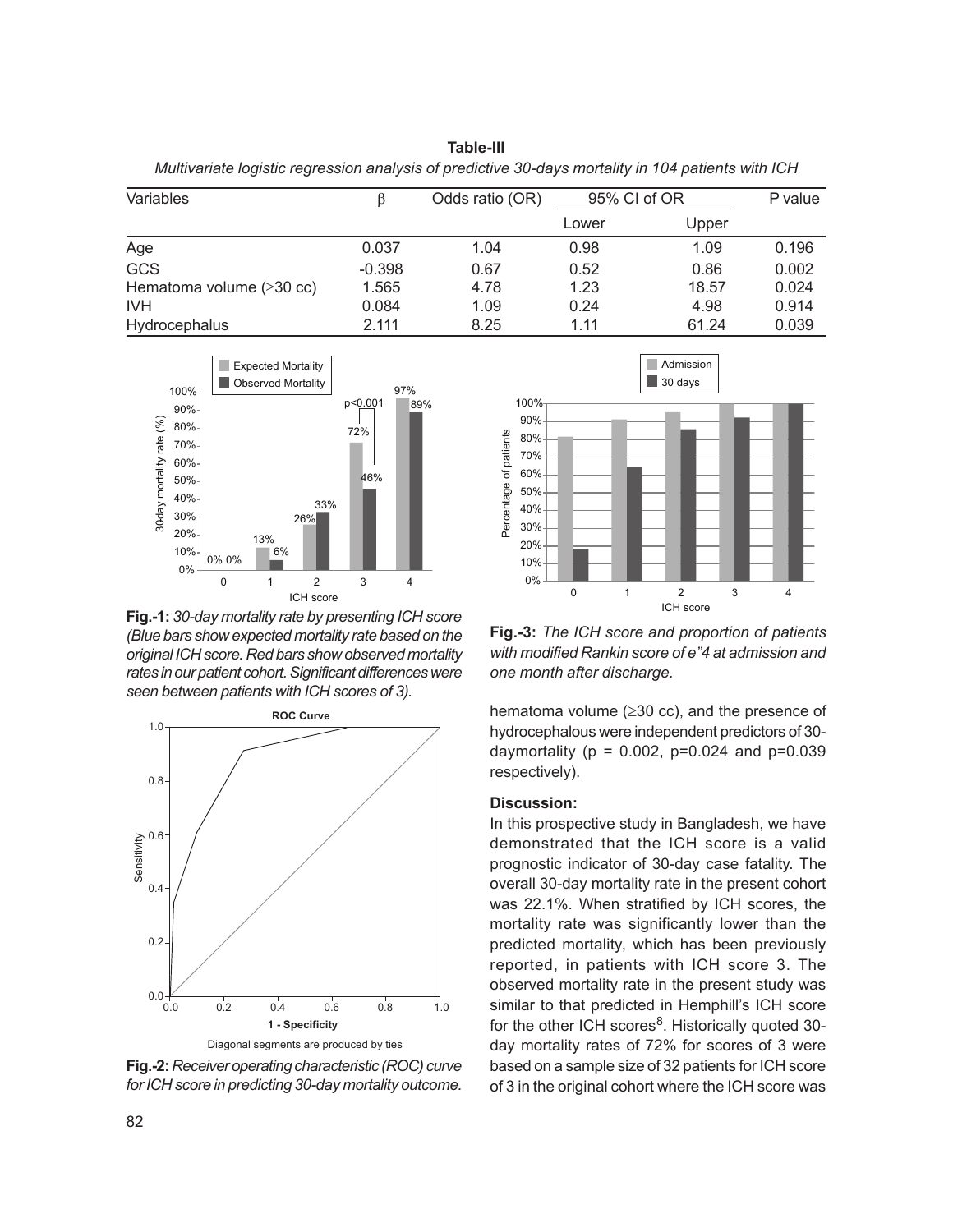developed<sup>8</sup>. In our patient population, the total number of patients with an ICH Score of 3 was only 13, of which 6 died (mortality rate of 46.2%). Difference in the sample sizes might be responsible for these differences in the observed and expected mortality rate between original and present study cohort.

The pattern and demography of spontaneous ICH in Bangladesh is different from the western world but quite similar to our neighboring country India. The mean age of the patients in the present study was 59.30 (±19.91) years, which is predominantly younger in comparison to the western population where the mean age was 70–79 years<sup>8,9,15</sup>. However, most of the available studies from Bangladesh and India report mean ages of 55-65 years<sup>6,14,16</sup>. Only 10.6% patients were above the age of 80 in the present study. The United Nations report states that the average life expectancy of a Bangladeshi at birth is 72.72 years<sup>17</sup>. Thus, most of our population fail to live beyond the age of 80 which is one of the cutoff criteria for the existing ICH scoring system. This was evident from our observation that none of the patients in this study group had an ICH score of 5. In the present study male to female representation was almost equal (46.2% versus 53.8%). Several other studies also observed such non-significant gender differences<sup>14,18</sup>. Hypertension was the most prevalent risk factor in the current cohort(76%) followed by obesity (49%). IHD, smoking, and alcohol abuse were less prominent risk factors in the present study. This pattern was more or less similar to the findings from the study in and around our country<sup>19,20</sup>.

The 30 day mortality of patients with spontaneous ICH has been reported as ranging from 25 to 52%<sup>10,21,22</sup>. The low rate at 22.1% in our study might be explained by our exclusion criteria. Patients with an initial absence of brainstem reflexes in whom the non-treatment concept was clear were not included in the study group. Concerning the short term outcome (after 30-days), 21 (20.19%) patients had mRSscore d"2 (slight disability to no symptom at all) and 66 (63.46%) had mRS score ≥4 (moderately severe disability to dead). In a meta analysis, Van Asch et al. presented a functional outcome with independency rates of between 12 and 39% corresponding to the findings of present study<sup>23</sup>.

Multivariate analysis of the components of ICH score in our study subjects revealed that GCS and hematoma volume (e"30cc) were strong predictors of 30-day mortality. However, the infratentorial origin of hemorrhage and IVH despite having high odds for death was not signiûcantly associated with the mortality prediction, which is in contradiction with the previous studies<sup>8,24</sup>. This discordance could possibly be due to very small number of patients having infratentorial hemorrhage (8.7% infratentorial versus 91.3% supratentorial), which could not reach statistical signiûcance. Most of the patients with IVH in the present study had associated hematoma volume of e"30 cc. So, the IVH was not revealed as an independent predictor of 30-day mortality though this variable had highly significant association (p<0.001) with 30-day mortality in univariate analysis. Age 80 years or older was an independent predictor of mortality in the original study of the ICH score<sup>8</sup>. The lack of association between age of 80 years or older and mortality in the present study may be due to the small number (11/104; 10.6%) of patients older than 80 years.

The present study also demonstrated that, the radiological feature hydrocephalus was an independent predictor of 30-day mortality. Diringer et al. demonstrated for the first time the impact of hydrocephalus on outcome from ICH<sup>25</sup>. Hydrocephalus was associated with a considerably higher mortality and fewer patients being discharged to home in their study. In agreement to our study, univariate and multivariate analyses indicate that hydrocephalus was an independent predictor of outcome in that study <sup>25</sup>. Later on, this factor is validated by other study<sup>6</sup>.

The Hemphill ICH score has been validated numerous times in the literature, with a pooled AUC of 0.8 in an international meta-analysis $26$ . In the present study the AUC for the ICH score was 0.886 (95% CI: 0.816-0.956; p < .001) which was consistence with other studies<sup>26</sup>.

The results of the present study also support the validity of the ICH score in predicting early functional outcome in addition to mortality. This is consistent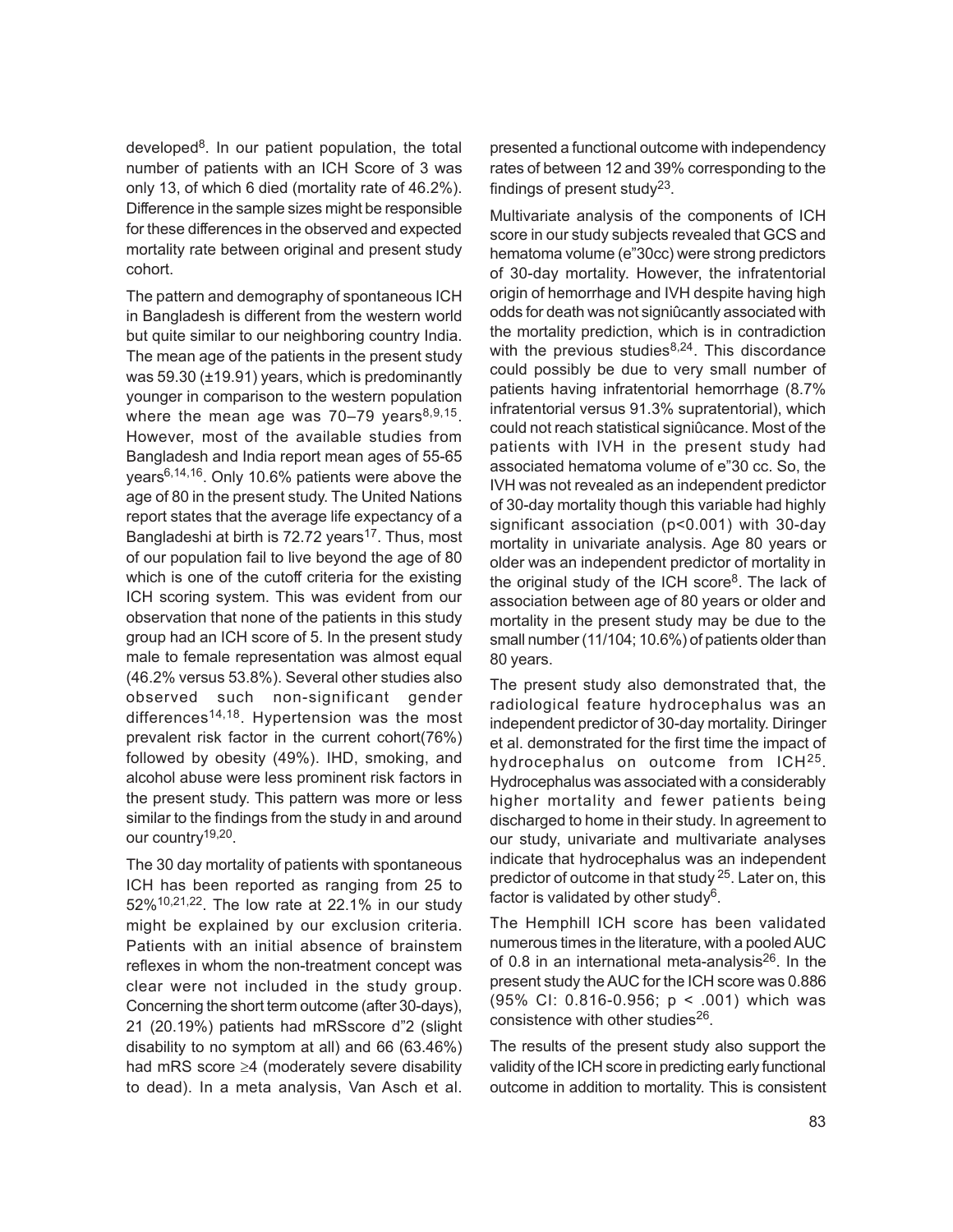with the study of Jamoraet al<sup>11</sup>. But in disagreement with the study that have evaluated outcome too early at discharge without accounting for the eventual improvement in function over time<sup>12</sup>.

Strength and limitations:The strengths of our study include the prospective nature of the data collection and the blinding of image analysis and prognostic score determination to survival status. ICH grading scores are not routinely used for clinical care at our hospital and were determined retrospectively for this study, thus preventing them from influencing care decisions and, hence, prognosis. We were able to ascertain the outcome status of almost all of the patients with otherwise complete data and only 1 out of 105(<1%) could not be traced. However, lack of long-term follow-up of patients after discharge from the hospital and sample from a single hospital were some of the limitations of the present study. Moreover, we could not establish the true strength of association of infratentorial origin of hemorrhage and age e"80years because of the small number of subjects in these respective categories.

Conclusion:In conclusion, our study has demonstrated that the ICH score is a prognostic indicator of ICH for both30-day mortality and 30 day functional outcome among hospitalized patients in Bangladesh.A numerical scoring system like ICH score can improve the consistency among the physicians regarding severity of ICH which in turn can help during counseling the caregivers.

Recommendations:As the ICH score was observed to have a good discriminative power for predicting 30-day mortality in patients with ICH, present study recommended routine assessment of ICH scores in patients with ICH in admission. However, results of the current study need to be confirmed by further prospective, multicenter studies with larger sample size.

### **Acknowledgement:**

Dr. Pradip Kumar Kayasthagir, Dr. Md. Mahabubul Alam Khandker, Dr. S A M Masihuzzaman (Alpha), Dr. TouhidurRahman, Dr. Zaman Ahmed, Dr. AnwarulKibria, Dr. AkramulAzam, Dr. FaridUddin Ahmed, Dr. Sanjay Saha.

### **Contribution of authors:**

MSE: Conception, designing, data collection, data analysis, manuscript drafting & final approval

MH: Conception, Manuscript drafting & final approval

SM: Manuscript drafting & final approval

Conflict of Interests: The authors declare no conflict of interest in this study.

## **References:**

- 1. An SJ, Kim TJ, Yoon BW. Epidemiology, Risk Factors, and Clinical Features of Intracerebral Hemorrhage: An Update. J Stroke. 2017;19(1):3-10.
- 2. O'Donnell MJ, Xavier D, Liu L, Zhang H, Chin SL, Rao-Melacini P, et al. Risk factors for ischemic and intracerebral hemorrhagic stroke in 22 countries (the INTERSTROKE study): a case-control study. Lancet. 2010;376(9735):112-23.
- 3. Qureshi AI, Tuhrim S, Broderick JP, Batjer HH, Hondo H, Hanley DF. Spontaneous intracerebral hemorrhage. N Engl J Med. 2001;344(19):1450-60.
- 4. Fogelholm R, Murros K, Rissanen A, Avikainen S. Long term survival after primary intracerebralhaemorrhage: a retrospective population based study. J NeurolNeurosurg Psychiatry. 2005;76(11):1534-38.
- 5. Jiang B, Wang WZ, Chen H, Hong Z, Yang QD, Wu SP, et al. Incidence and trends of stroke and its subtypes in China: results from three large cities. Stroke. 2006;37(1):63-8.
- 6. Hegde A, Menon G. Modifying the Intracerebral Hemorrhage Score to Suit the Needs of the Developing World. Ann Indian Acad Neurol. 2018;21(4):270-74.
- 7. Ruiz-Sandoval JL, Chiquete E, Romero-Vargas S, Padilla-Martínez JJ, González-Cornejo S. Grading scale for prediction of outcome in primary intracerebral hemorrhages. Stroke. 2007;38(5):1641-44.
- 8. Hemphill JC 3rd, Bonovich DC, Besmertis L, Manley GT, Johnston SC. The ICH score: a simple, reliable grading scale for intracerebral hemorrhage. Stroke. 2001; 32(4):891-97.
- 9. Clarke JL, Johnston SC, Farrant M, Bernstein R, Tong D, Hemphill JC 3rd. External validation of the ICH score. Neurocrit Care. 2004;1(1):53-60.